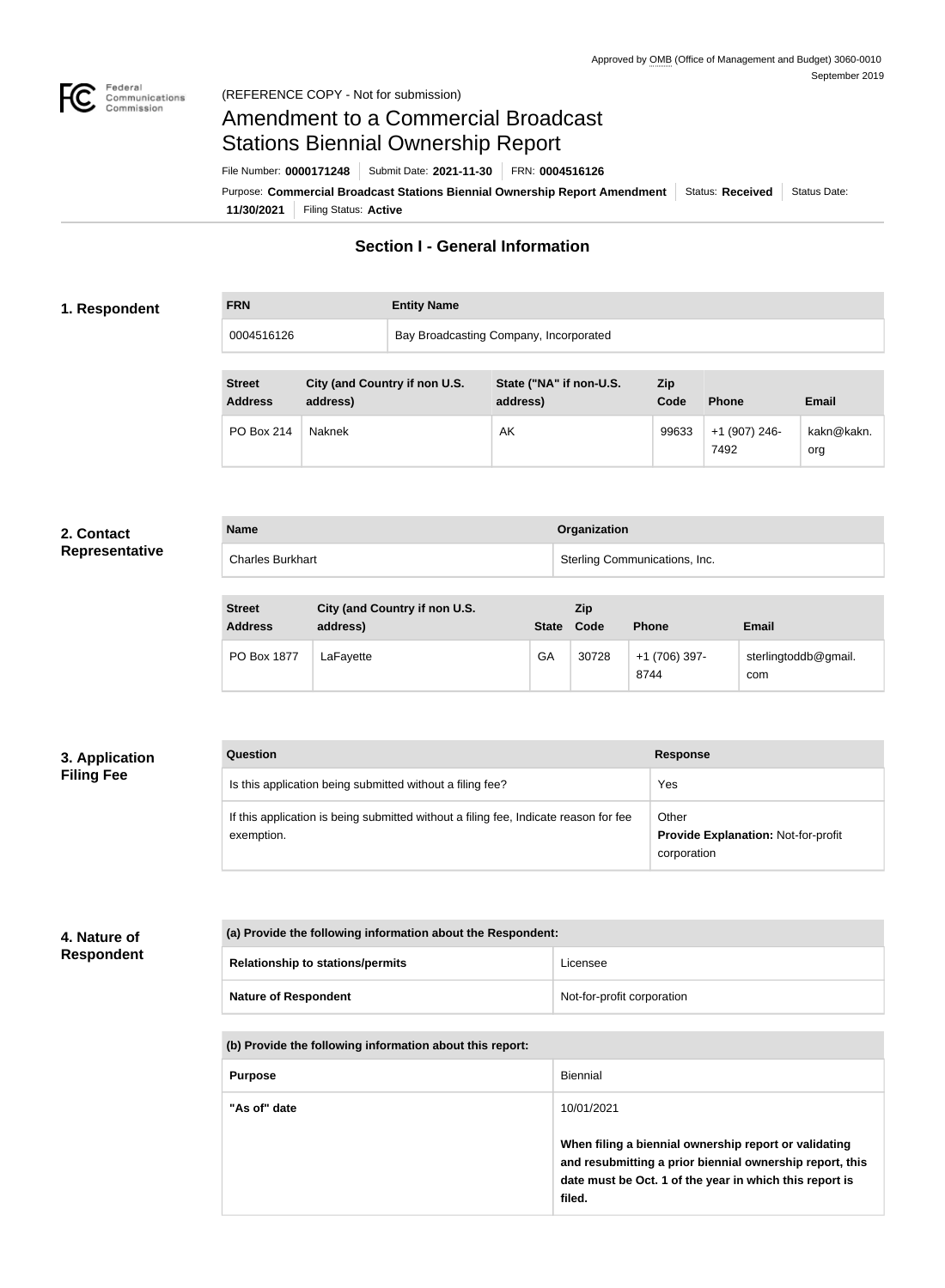### **5. Licensee(s) and Station(s)**

#### **Respondent is filing this report to cover the following Licensee(s) and station(s):**

|  | <b>Licensee/Permittee Name</b>         |                  | <b>FRN</b>        |              |                |
|--|----------------------------------------|------------------|-------------------|--------------|----------------|
|  | Bay Broadcasting Company, Incorporated |                  |                   | 0004516126   |                |
|  |                                        |                  |                   |              |                |
|  | Fac. ID No.                            | <b>Call Sign</b> | <b>City</b>       | <b>State</b> | <b>Service</b> |
|  | 4079                                   | <b>KAKN</b>      | <b>NAKNEK</b>     | AK           | FM             |
|  | 138011                                 | <b>K280FE</b>    | <b>EGEGIK</b>     | AK           | <b>FX</b>      |
|  | 141256                                 | <b>K275AW</b>    | <b>MANOKOTAK</b>  | AK           | <b>FX</b>      |
|  | 201835                                 | <b>KAKD</b>      | <b>DILLINGHAM</b> | AK           | FM             |
|  | 203610                                 | <b>KIGI</b>      | <b>IGIUGIG</b>    | AK           | FM             |

# **Section II – Biennial Ownership Information**

| 1.47 C.F.R.<br><b>Section 73.3613</b><br>and Other<br><b>Documents</b> | Licensee Respondents that hold authorizations for one or more full power television, AM, and/or FM stations should list all<br>contracts and other instruments set forth in 47 C.F.R. Section 73.3613(a) through (c) for the facility or facilities listed on this<br>report. In addition, attributable Local Marketing Agreements (LMAs) and attributable Joint Sales Agreements (JSAs) must be<br>disclosed by the licensee of the brokering station on its ownership report. If the agreement is an attributable LMA, an<br>attributable JSA, or a network affiliation agreement, check the appropriate box. Otherwise, select "Other." Non-Licensee<br>Respondents, as well as Licensee Respondents that only hold authorizations for Class A television and/or low power television<br>stations, should select "Not Applicable" in response to this question.<br>Not Applicable. |
|------------------------------------------------------------------------|---------------------------------------------------------------------------------------------------------------------------------------------------------------------------------------------------------------------------------------------------------------------------------------------------------------------------------------------------------------------------------------------------------------------------------------------------------------------------------------------------------------------------------------------------------------------------------------------------------------------------------------------------------------------------------------------------------------------------------------------------------------------------------------------------------------------------------------------------------------------------------------|
| 2. Ownership<br><b>Interests</b>                                       | (a) Ownership Interests. This Question requires Respondents to enter detailed information about ownership interests by<br>generating a series of subforms. Answer each question on each subform. The first subform listing should be for the Respondent<br>itself. If the Respondent is not a natural person, also list each of the officers, directors, stockholders, non-insulated partners,<br>non-insulated members, and any other persons or entities with a direct attributable interest in the Respondent pursuant to the<br>standards set forth in 47 C.F.R. Section 73.3555. (A "direct" interest is one that is not held through any intervening companies<br>or entities.) List each interest holder with a direct attributable interest in the Respondent separately.                                                                                                     |
|                                                                        | Leave the percentage of total assets (Equity Debt Plus) field blank for an interest holder unless that interest holder has an<br>attributable interest in the Respondent solely on the basis of the Commission's Equity Debt Plus attribution standard, 47 C.F.R.<br>Section 73.3555, Note 2(i).                                                                                                                                                                                                                                                                                                                                                                                                                                                                                                                                                                                      |
|                                                                        | In the case of vertical or indirect ownership structures, list only those interests in the Respondent that also represent an<br>attributable interest in the Licensee(s) for which the report is being submitted.                                                                                                                                                                                                                                                                                                                                                                                                                                                                                                                                                                                                                                                                     |
|                                                                        | Entities that are part of an organizational structure that includes holding companies or other forms of indirect ownership must file<br>separate ownership reports. In such a structure do not report, or file a separate report for, any interest holder that does not have<br>an attributable interest in the Licensee(s) for which the report is being submitted.                                                                                                                                                                                                                                                                                                                                                                                                                                                                                                                  |
|                                                                        | Please see the Instructions for further detail concerning interests that must be reported in response to this question.                                                                                                                                                                                                                                                                                                                                                                                                                                                                                                                                                                                                                                                                                                                                                               |
|                                                                        | The Respondent must provide an FCC Registration Number for each interest holder reported in response to this question.<br>Please see the Instructions for detailed information and guidance concerning this requirement.                                                                                                                                                                                                                                                                                                                                                                                                                                                                                                                                                                                                                                                              |
|                                                                        | <b>Ownership Information</b>                                                                                                                                                                                                                                                                                                                                                                                                                                                                                                                                                                                                                                                                                                                                                                                                                                                          |
|                                                                        |                                                                                                                                                                                                                                                                                                                                                                                                                                                                                                                                                                                                                                                                                                                                                                                                                                                                                       |

| <b>FRN</b>         | 0004516126                             |     |  |
|--------------------|----------------------------------------|-----|--|
| <b>Entity Name</b> | Bay Broadcasting Company, Incorporated |     |  |
| <b>Address</b>     | PO Box                                 | 214 |  |
|                    |                                        |     |  |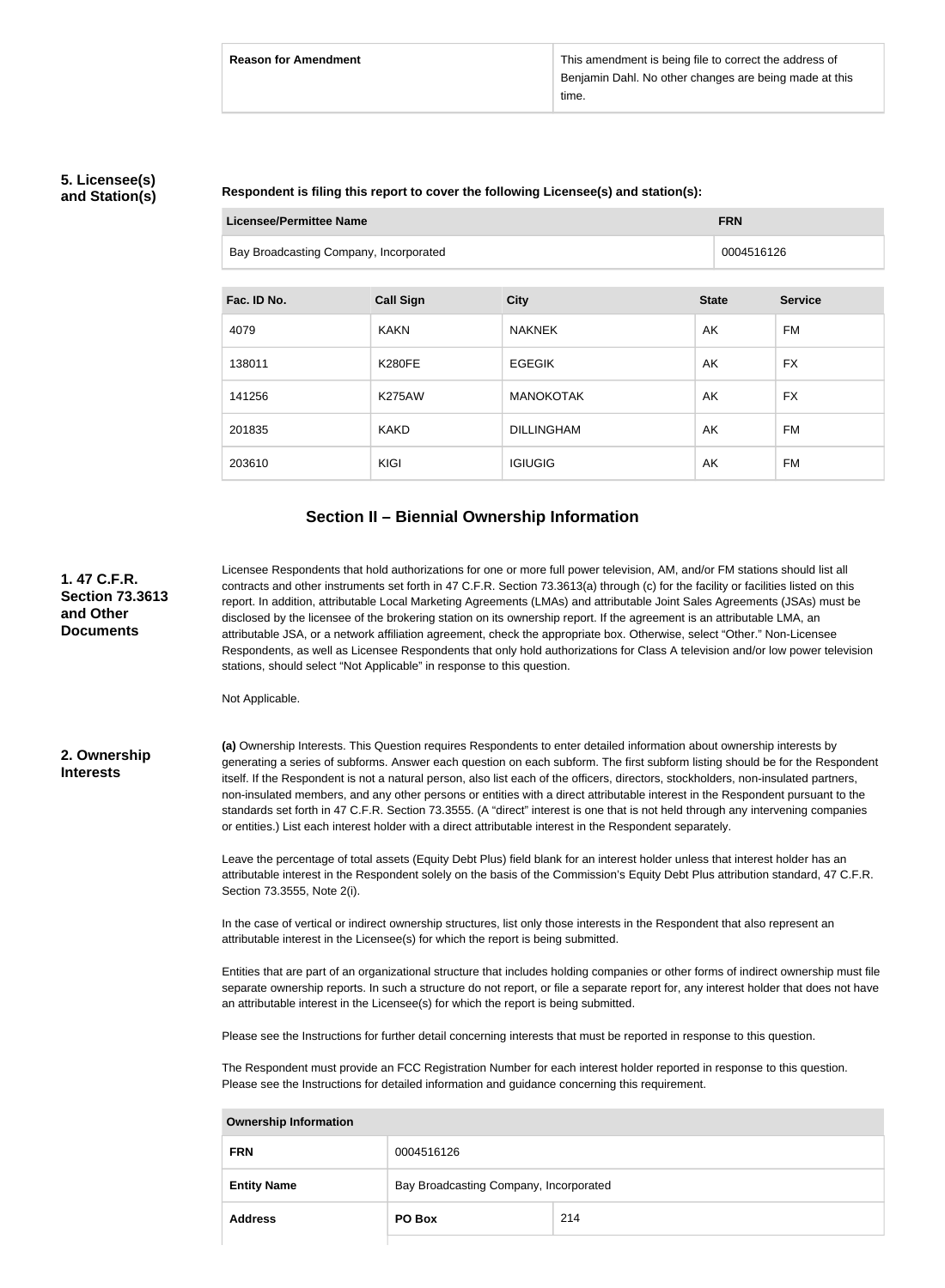|                                                                                                                            | <b>Street 1</b>                                         |                      |                            |  |
|----------------------------------------------------------------------------------------------------------------------------|---------------------------------------------------------|----------------------|----------------------------|--|
|                                                                                                                            | <b>Street 2</b>                                         |                      |                            |  |
|                                                                                                                            | <b>City</b>                                             | Naknek               |                            |  |
|                                                                                                                            | State ("NA" if non-U.S.<br>address)                     | AK                   |                            |  |
|                                                                                                                            | <b>Zip/Postal Code</b>                                  | 99633                |                            |  |
|                                                                                                                            | Country (if non-U.S.<br>address)                        | <b>United States</b> |                            |  |
| <b>Listing Type</b>                                                                                                        | Respondent                                              |                      |                            |  |
| <b>Positional Interests</b><br>(check all that apply)                                                                      | Respondent                                              |                      |                            |  |
| <b>Tribal Nation or Tribal</b><br><b>Entity</b>                                                                            | Interest holder is not a Tribal nation or Tribal entity |                      |                            |  |
| <b>Interest Percentages</b><br>(enter percentage values                                                                    | Voting                                                  | 0.0%                 | <b>Jointly Held?</b><br>No |  |
| from 0.0 to 100.0)                                                                                                         | <b>Equity</b>                                           | 0.0%                 |                            |  |
|                                                                                                                            | <b>Total assets (Equity Debt</b><br>Plus)               | 0.0%                 |                            |  |
| Does interest holder have an attributable interest in one or more broadcast stations<br>that do not appear on this report? |                                                         |                      | No                         |  |

| <b>Ownership Information</b>                              |                                     |                        |  |  |
|-----------------------------------------------------------|-------------------------------------|------------------------|--|--|
| <b>FRN</b>                                                | 9990126296                          |                        |  |  |
| <b>Name</b>                                               | Paul L. Christenson                 |                        |  |  |
| <b>Address</b>                                            | PO Box                              |                        |  |  |
|                                                           | <b>Street 1</b>                     | 24440 224th Ave.       |  |  |
|                                                           | <b>Street 2</b>                     |                        |  |  |
|                                                           | <b>City</b>                         | <b>Fergus Falls</b>    |  |  |
|                                                           | State ("NA" if non-U.S.<br>address) | <b>MN</b>              |  |  |
|                                                           | <b>Zip/Postal Code</b>              | 56537                  |  |  |
|                                                           | Country (if non-U.S.<br>address)    | <b>United States</b>   |  |  |
| <b>Listing Type</b>                                       | Other Interest Holder               |                        |  |  |
| <b>Positional Interests</b><br>(check all that apply)     | Officer, Director                   |                        |  |  |
| Citizenship, Gender,                                      | <b>Citizenship</b>                  | <b>US</b>              |  |  |
| <b>Ethnicity, and Race</b><br><b>Information (Natural</b> | Gender                              | Male                   |  |  |
| Persons Only)                                             | <b>Ethnicity</b>                    | Not Hispanic or Latino |  |  |
|                                                           | Race                                | White                  |  |  |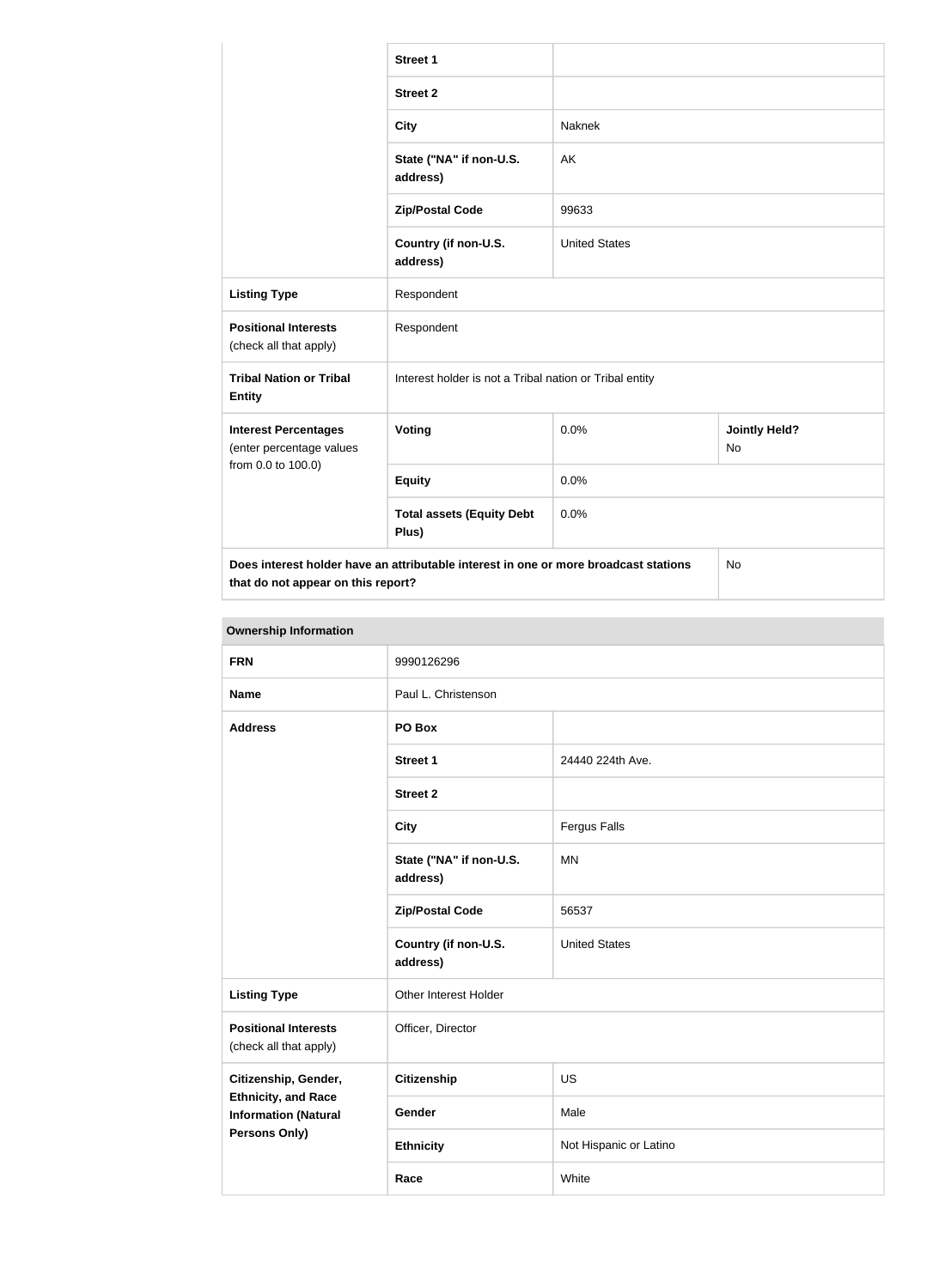| <b>Interest Percentages</b><br>(enter percentage values<br>from 0.0 to 100.0)                                              | Voting                                    | 33.3%   | Jointly Held?<br>No. |
|----------------------------------------------------------------------------------------------------------------------------|-------------------------------------------|---------|----------------------|
|                                                                                                                            | <b>Equity</b>                             | $0.0\%$ |                      |
|                                                                                                                            | <b>Total assets (Equity Debt</b><br>Plus) |         |                      |
| Does interest holder have an attributable interest in one or more broadcast stations<br>that do not appear on this report? | No.                                       |         |                      |

| <b>FRN</b>                                                                                                                       | 9990126298                                |                        |                            |
|----------------------------------------------------------------------------------------------------------------------------------|-------------------------------------------|------------------------|----------------------------|
| <b>Name</b>                                                                                                                      | Benjamin S. Dahl                          |                        |                            |
| <b>Address</b>                                                                                                                   | PO Box                                    |                        |                            |
|                                                                                                                                  | <b>Street 1</b>                           | 2013 E. Front Ave.     |                            |
|                                                                                                                                  | <b>Street 2</b>                           |                        |                            |
|                                                                                                                                  | <b>City</b>                               | Coeur d'Alene          |                            |
|                                                                                                                                  | State ("NA" if non-U.S.<br>address)       | ID                     |                            |
|                                                                                                                                  | <b>Zip/Postal Code</b>                    | 83814-9301             |                            |
|                                                                                                                                  | Country (if non-U.S.<br>address)          | <b>United States</b>   |                            |
| <b>Listing Type</b>                                                                                                              | Other Interest Holder                     |                        |                            |
| <b>Positional Interests</b><br>(check all that apply)                                                                            | Officer, Director                         |                        |                            |
| Citizenship, Gender,                                                                                                             | <b>Citizenship</b>                        | <b>US</b>              |                            |
| <b>Ethnicity, and Race</b><br><b>Information (Natural</b>                                                                        | Gender                                    | Male                   |                            |
| <b>Persons Only)</b>                                                                                                             | <b>Ethnicity</b>                          | Not Hispanic or Latino |                            |
|                                                                                                                                  | Race                                      | White                  |                            |
| <b>Interest Percentages</b><br>(enter percentage values<br>from 0.0 to 100.0)                                                    | Voting                                    | 33.3%                  | <b>Jointly Held?</b><br>No |
|                                                                                                                                  | <b>Equity</b>                             | 0.0%                   |                            |
|                                                                                                                                  | <b>Total assets (Equity Debt</b><br>Plus) |                        |                            |
| Does interest holder have an attributable interest in one or more broadcast stations<br>No<br>that do not appear on this report? |                                           |                        |                            |

| <b>Ownership Information</b> |                 |                   |  |
|------------------------------|-----------------|-------------------|--|
| <b>FRN</b>                   | 9990147322      |                   |  |
| <b>Name</b>                  | Joe Ocker       |                   |  |
| <b>Address</b>               | PO Box          |                   |  |
|                              | <b>Street 1</b> | 47500 97th Street |  |
|                              | <b>Street 2</b> |                   |  |
|                              |                 |                   |  |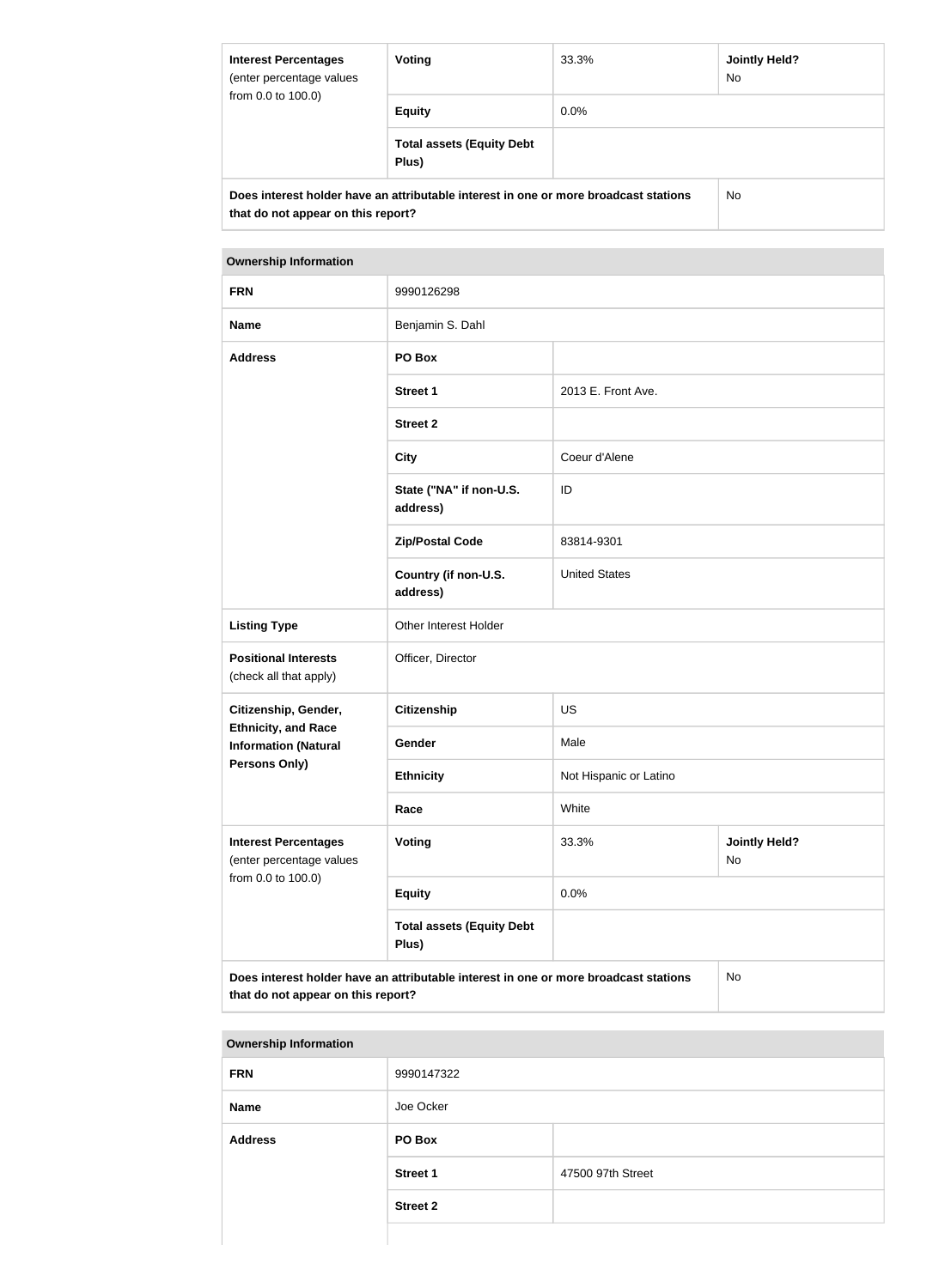|                                                                                                                                                                                                      | <b>City</b>                               | Frost                  |                            |
|------------------------------------------------------------------------------------------------------------------------------------------------------------------------------------------------------|-------------------------------------------|------------------------|----------------------------|
|                                                                                                                                                                                                      | State ("NA" if non-U.S.<br>address)       | <b>MN</b>              |                            |
|                                                                                                                                                                                                      | <b>Zip/Postal Code</b>                    | 56033                  |                            |
|                                                                                                                                                                                                      | Country (if non-U.S.<br>address)          | <b>United States</b>   |                            |
| <b>Listing Type</b>                                                                                                                                                                                  | <b>Other Interest Holder</b>              |                        |                            |
| <b>Positional Interests</b><br>(check all that apply)                                                                                                                                                | Officer, Director                         |                        |                            |
| Citizenship, Gender,<br><b>Ethnicity, and Race</b><br><b>Information (Natural</b>                                                                                                                    | <b>Citizenship</b>                        | <b>US</b>              |                            |
|                                                                                                                                                                                                      | Gender                                    | Male                   |                            |
| <b>Persons Only)</b>                                                                                                                                                                                 | <b>Ethnicity</b>                          | Not Hispanic or Latino |                            |
|                                                                                                                                                                                                      | Race                                      | White                  |                            |
| <b>Interest Percentages</b><br>(enter percentage values<br>from 0.0 to 100.0)                                                                                                                        | Voting                                    | 33.3%                  | <b>Jointly Held?</b><br>No |
|                                                                                                                                                                                                      | <b>Equity</b>                             | 0.0%                   |                            |
|                                                                                                                                                                                                      | <b>Total assets (Equity Debt</b><br>Plus) | 0.0%                   |                            |
| Does interest holder have an attributable interest in one or more broadcast stations<br>No<br>that do not appear on this report?                                                                     |                                           |                        |                            |
| (b) Respondent certifies that any interests, including equity, financial, or voting<br>interests, not reported in this filing are non-attributable.<br>If "No," submit as an exhibit an explanation. |                                           | Yes                    |                            |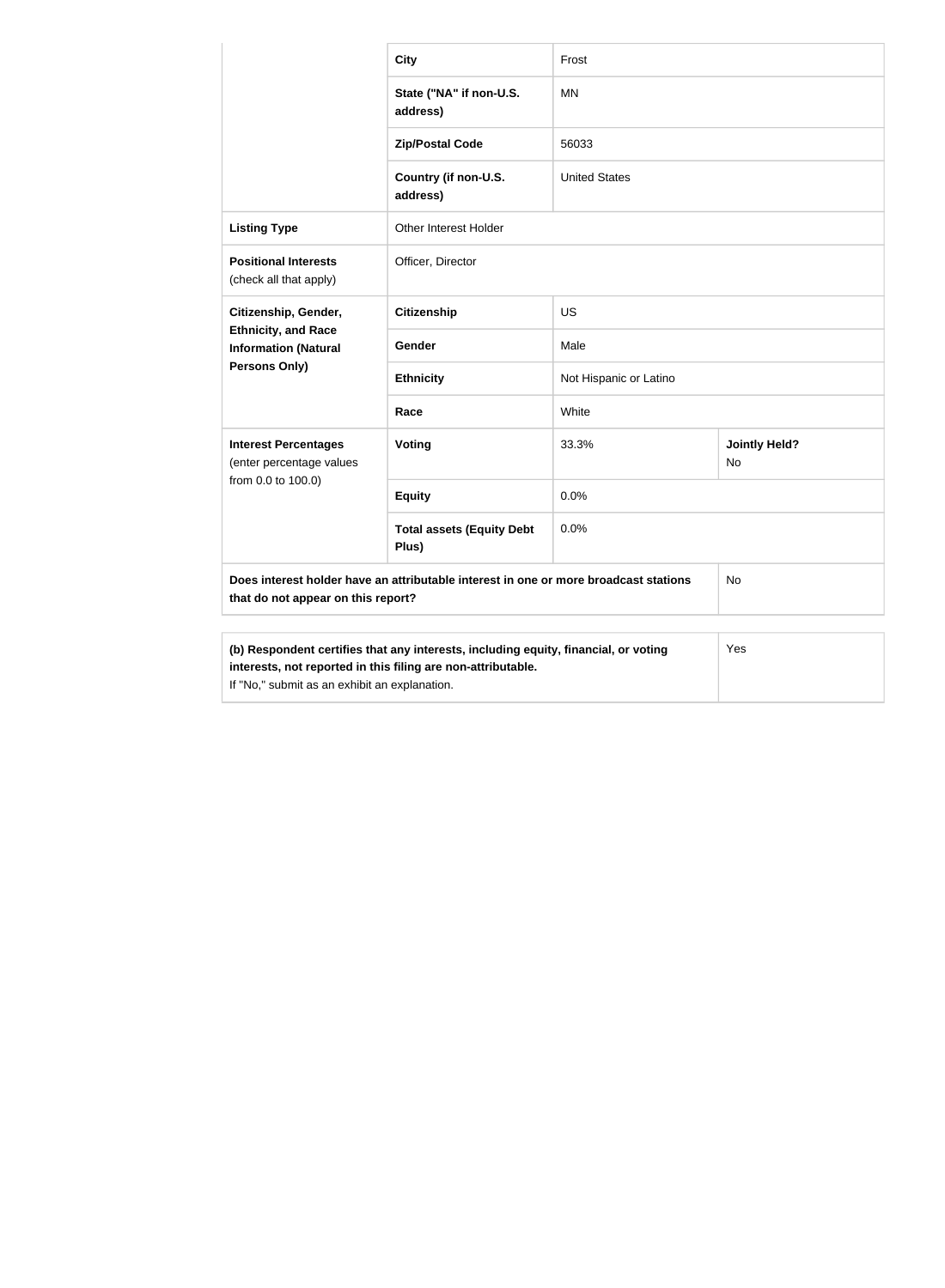

**(d) Are any of the individuals listed as an attributable interest holder in the Respondent married to each other or related to each other as parentchild or as siblings?** No

If "Yes," provide the following information for each such the relationship.

| (e) Is Respondent seeking an attribution exemption for any officer or director with<br>duties wholly unrelated to the Licensee(s)?                                                                                             | No |
|--------------------------------------------------------------------------------------------------------------------------------------------------------------------------------------------------------------------------------|----|
| If "Yes," complete the information in the required fields and submit an Exhibit fully describing<br>that individual's duties and responsibilities, and explaining why that individual should not be<br>attributed an interest. |    |

#### **3. Organizational Chart (Licensees Only)**

Attach a flowchart or similar document showing the Licensee's vertical ownership structure including the Licensee and all entities that have attributable interests in the Licensee. Licensees with a single parent entity may provide a brief explanatory textual Exhibit in lieu of a flowchart or similar document. Licensees without parent entities should so indicate in a textual Exhibit.

**Non-Licensee Respondents should select "N/A" in response to this question.**

| <b>File Name</b>                                                     | <b>Uploaded</b><br>Bv | <b>Attachment</b><br><b>Type</b> | <b>Description</b> |
|----------------------------------------------------------------------|-----------------------|----------------------------------|--------------------|
| AFLC Missions Corporation Evidence of 501c3 Classification 10012017. | Applicant             | Ownership                        | Ownership          |
| pdf                                                                  |                       | Chart                            | Chart              |